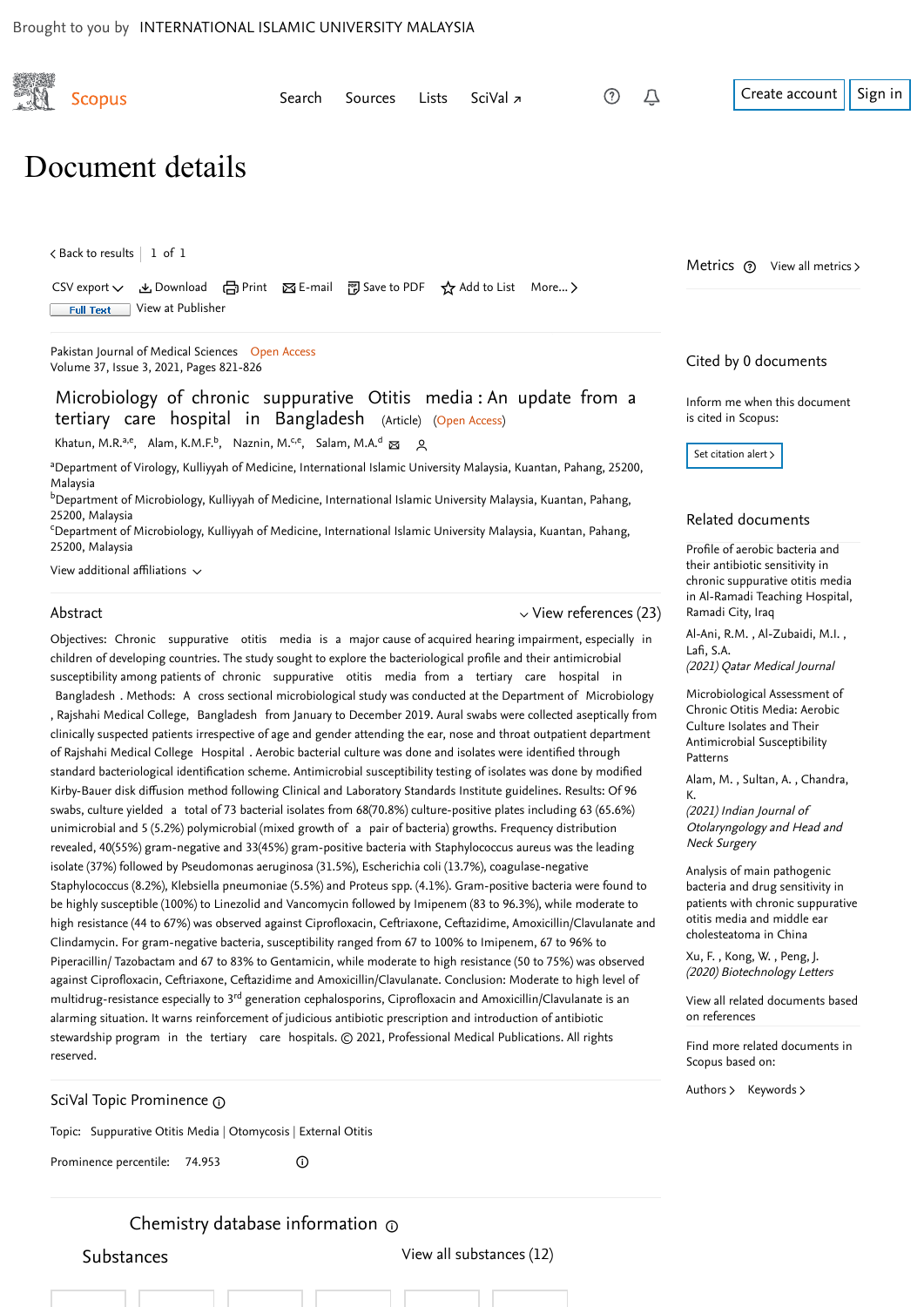

## Author keywords

 $\overline{(Antibiogram)}$   $\overline{(Bangladesh)}$   $\overline{(CSOM)}$   $\overline{(Multidrug-resistance)}$   $\overline{(Tertiary-care)$   $Rospital}$ 

### Indexed keywords

| <b>EMTREE</b> drug terms:       | cefoxitin<br>ceftazidime<br>ceftriaxone<br>ciprofloxacin<br>amoxicillin plus clavulanic acid<br>imipenem<br>clindamycin<br>gentamicin<br>linezolid<br>piperacillin plus tazobactam<br>vancomycin                                                                                                                                                                                                                                                                                                                                                                                                                                              |
|---------------------------------|-----------------------------------------------------------------------------------------------------------------------------------------------------------------------------------------------------------------------------------------------------------------------------------------------------------------------------------------------------------------------------------------------------------------------------------------------------------------------------------------------------------------------------------------------------------------------------------------------------------------------------------------------|
| <b>EMTREE</b> medical<br>terms: | adult<br>antibiotic sensitivity<br>antimicrobial stewardship<br>Article<br>adolescent<br>aged<br>child<br>Bangladesh<br>chronic<br>bacterium culture<br>suppurative<br>media<br>otitis<br>cross-sectional study<br>controlled study<br>coagulase negative Staphylococcus<br>Escherichia coli<br>disk diffusion<br>female<br>Gram negative bacterium<br>developing country<br>hearing impairment<br>Gram positive bacterium<br>Klebsiella pneumoniae<br>human<br>major clinical study<br>microbiology<br>prescription<br>Proteus<br>male<br>Pseudomonas aeruginosa<br>Staphylococcus aureus<br>tertiary<br>care center<br>tertiary health care |

### Chemicals and CAS Registry Numbers:

amoxicillin plus clavulanic acid, 74469-00-4, 79198-29-1; cefoxitin, 33564-30-6, 35607-66-0; ceftazidime, 72558-82-8; ceftriaxone, 73384-59-5, 74578-69-1; ciprofloxacin, 85721-33-1, 86393-32-0; clindamycin, 18323-44-9; gentamicin, 1392-48-9, 1403-66-3, 1405-41-0; imipenem, 64221-86-9; linezolid, 165800-03-3; vancomycin, 1404-90-6, 1404-93-9

<span id="page-1-0"></span>

| <b>ISSN:</b> 1682024X<br><b>CODEN: PIMSC</b> | Source Type: Journal<br>Original language: English                                                                                                                                                                                                                                                                                      | DOI: 10.12669/pjms.37.3.3942<br>Document Type: Article<br>Publisher: Professional Medical Publications |                                 |
|----------------------------------------------|-----------------------------------------------------------------------------------------------------------------------------------------------------------------------------------------------------------------------------------------------------------------------------------------------------------------------------------------|--------------------------------------------------------------------------------------------------------|---------------------------------|
|                                              | References (23)                                                                                                                                                                                                                                                                                                                         |                                                                                                        | View in search results format > |
| All                                          | CSV export $\vee$ $\oplus$ Print $\boxtimes$ E-mail $\Box$ Save to PDF                                                                                                                                                                                                                                                                  |                                                                                                        | Create bibliography             |
| 1                                            | Acuin, J.<br>Chronic suppurative otitis media: Burden of illness and management options<br>(2004), pp. 1-84. Cited 276 times.<br>Switzerland: WHO Library Cataloguing in Publication Data. Geneva: World Health Organization                                                                                                            |                                                                                                        |                                 |
| 2                                            | Kumar, D, Agrawal, A, Kumar, S, Gupta, N.<br>A Study of the Microbiological Profile of CSOM in A Tertiary Care Centre of North India<br>(2019) IOSR J Dent Med Sci, 18, pp. 20-24.                                                                                                                                                      |                                                                                                        |                                 |
| 3                                            | Wang, J., Chen, B., Xu, M., Wu, J., Wang, T., Zhao, J., Zhang, Q., (), Zhang, Y.<br>Etiological factors associated with chronic suppurative otitis media in a population of<br>Han adults in China<br>(2016) Acta Oto-Laryngologica, 136 (10), pp. 1024-1028. Cited 6 times.<br>doi: 10.1080/00016489.2016.1183818<br>View at Publisher |                                                                                                        |                                 |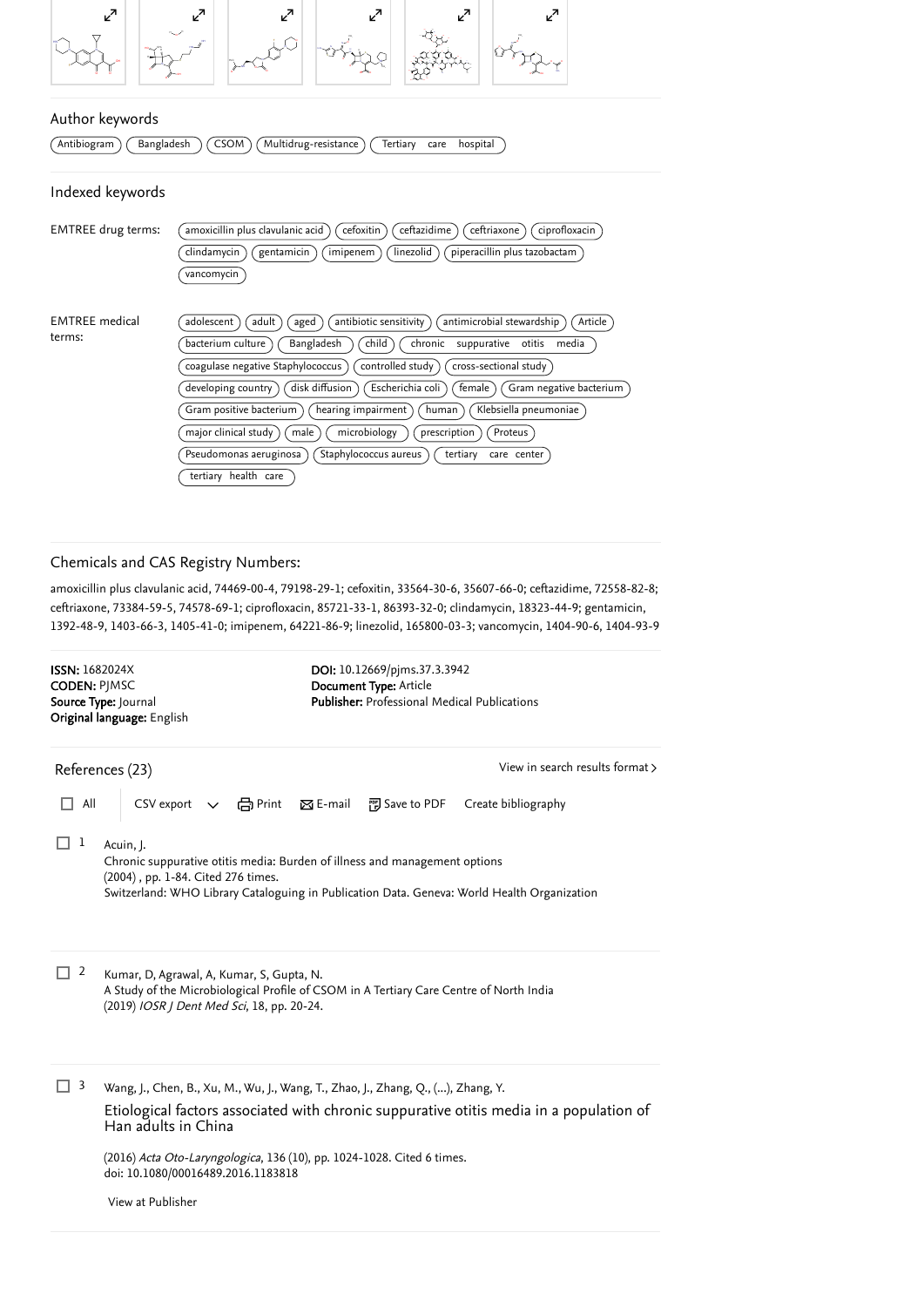| $\Box$ 4     |    | Shaheen, M.M., Raquib, A., Ahmad, S.M.                                                                                                                                                                                                                                                                                                                                                                                                    |
|--------------|----|-------------------------------------------------------------------------------------------------------------------------------------------------------------------------------------------------------------------------------------------------------------------------------------------------------------------------------------------------------------------------------------------------------------------------------------------|
|              |    | Chronic Suppurative Otitis Media and Its Association with Socio-Econonic Factors<br>Among Rural Primary School Children of Bangladesh (Open Access)                                                                                                                                                                                                                                                                                       |
|              |    | (2012) Indian Journal of Otolaryngology and Head and Neck Surgery, 64 (1), pp. 36-41. Cited 11 times.<br>doi: 10.1007/s12070-011-0150-9                                                                                                                                                                                                                                                                                                   |
|              |    | View at Publisher                                                                                                                                                                                                                                                                                                                                                                                                                         |
| $\Box$ 5     |    | Akter, S, Shamsuzzaman, SM, Nehar, N, Siddique, I, Ferdush, J, Islam, S.<br>Bacterial isolates and drug susceptibility patterns of ear discharge from patients with ear infection at<br>Shaheed Monsur Ali Medical College<br>(2015) Bangladesh J Med Microbiol, 9 (2), pp. 20-23. Cited 3 times.                                                                                                                                         |
| $\Box$ 6     |    | Asima, B, Samhitha, V, Presteena, Karthik S.<br>Spectrum and antibiogram of bacteria in chronic suppurative otitis media and biofilm formation<br>(2017) J Stem Cell Res Ther, 2 (4), pp. 115-118.                                                                                                                                                                                                                                        |
| $\Box$ 7     |    | Jensen, R.G., Johansen, H.K., Bjarnsholt, T., Eickhardt-Sørensen, S.R., Homøe, P.                                                                                                                                                                                                                                                                                                                                                         |
|              |    | Recurrent otorrhea in chronic suppurative otitis media: is biofilm the missing link?<br>(2017) European Archives of Oto-Rhino-Laryngology, 274 (7), pp. 2741-2747. Cited 16 times.<br>link.springer.de/link/service/journals/00405/index.htm<br>doi: 10.1007/s00405-017-4586-8                                                                                                                                                            |
|              |    | View at Publisher                                                                                                                                                                                                                                                                                                                                                                                                                         |
| $\Box$ 8     |    | Chirwa, M., Mulwafu, W., Aswani, J.M., Masinde, P.W., Mkakosya, R., Soko, D.<br>Microbiology of chronic suppurative otitis media at Queen Elizabeth central hospital,<br>Blantyre, Malawi: A cross-sectional descriptive study (Open Access)<br>(2015) Malawi Medical Journal, 27 (4), pp. 120-124. Cited 14 times.<br>http://www.ajol.info/index.php/mmj/article/download/127724/117252<br>doi: 10.4314/mmj.v27i4.1<br>View at Publisher |
| $\square$ 9  |    | Govindaraj, S, Vadakkanethu, JI, Srinivasa, V, Jayendiran, S.<br>Bacteriological profile and their antibiotic susceptibility pattern in chronic suppurative otitis media (TTD) in<br>a tertiary care hospital<br>(2019) Int J Otorhinolaryngol Head Neck Surg, 5 (4), pp. 871-875.                                                                                                                                                        |
|              | 10 | Tesfa, T., Mitiku, H., Sisay, M., Weldegebreal, F., Ataro, Z., Motbaynor, B., Marami, D., (), Teklemariam, Z.<br>Bacterial otitis media in sub-Saharan Africa: A systematic review and meta-analysis<br>(Open Access)<br>(2020) BMC Infectious Diseases, 20 (1), art. no. 225. Cited 2 times.<br>http://www.biomedcentral.com/bmcinfectdis/<br>doi: 10.1186/s12879-020-4950-y<br>View at Publisher                                        |
| $\mathsf{L}$ | 11 | Uddén, F., Filipe, M., Reimer, A., Paul, M., Matuschek, E., Thegerström, J., Hammerschmidt,<br>S., (), Riesbeck, K.<br>Aerobic bacteria associated with chronic suppurative otitis media in Angola<br>(Open Access)<br>(2018) Infectious Diseases of Poverty, 7 (1), art. no. 42. Cited 12 times.<br>http://www.idpjournal.com/<br>doi: 10.1186/s40249-018-0422-7                                                                         |
|              |    | View at Publisher                                                                                                                                                                                                                                                                                                                                                                                                                         |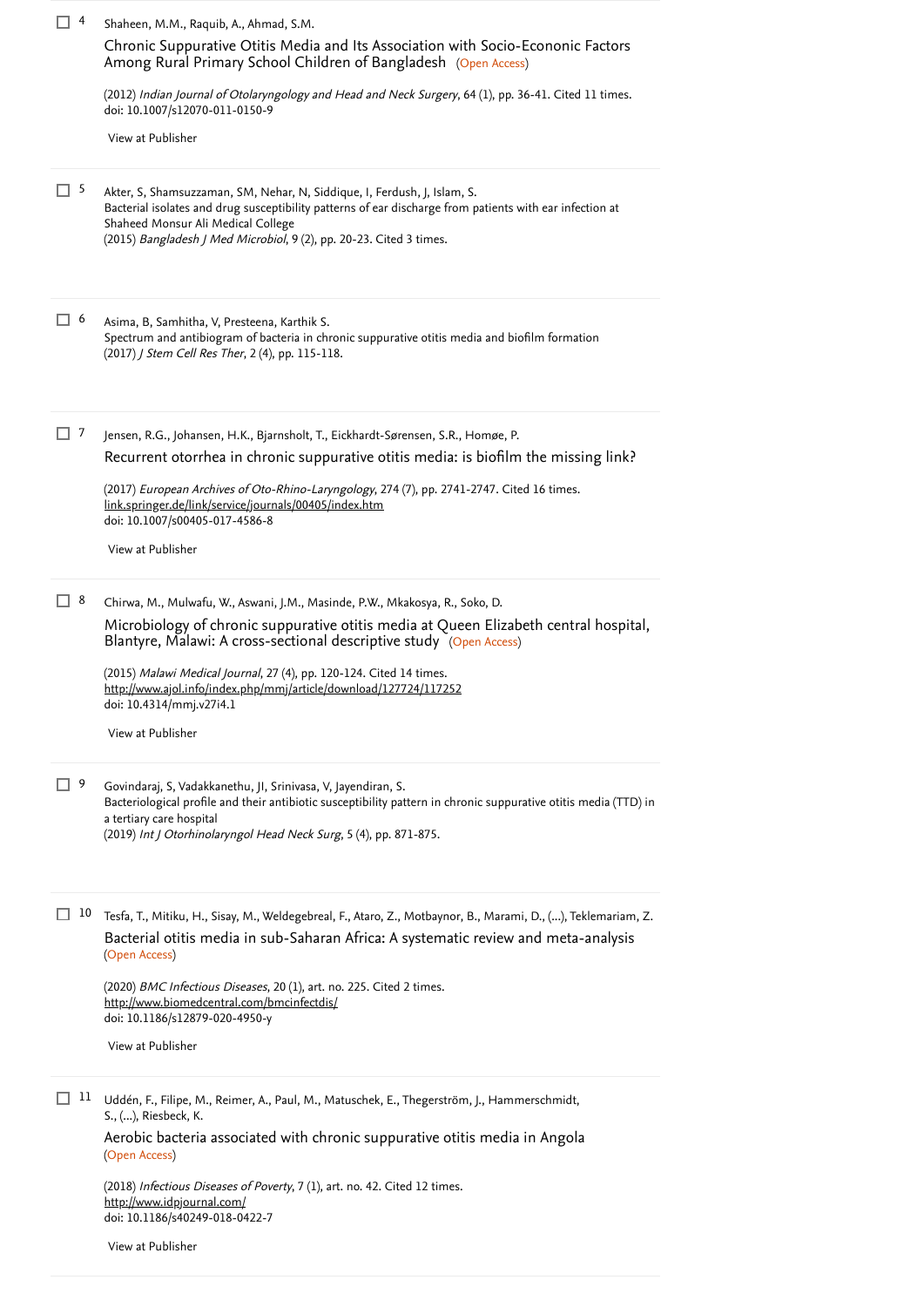|               | $\Box$ 12 Collee, JG, Miles, RS, Watt, B.<br>(1996) Mackie & McCartney's Practical Medical Microbiology, pp. 95-111. Cited 40 times.<br>14th eds. Collee JG, Fraser AG, Marmion BP, Simmons A, Eds.; Churchill Livingstone, New York                                                                                                                                                                        |
|---------------|-------------------------------------------------------------------------------------------------------------------------------------------------------------------------------------------------------------------------------------------------------------------------------------------------------------------------------------------------------------------------------------------------------------|
| $\Box$ 13     | (2020) Performance Standards for Antimicrobial Susceptibility Testing. Cited 312 times.<br>CLSI. 30th ed. CLSI supplement M100. Wayne, PA: Clinical and Laboratory Standards Institute<br>www.clsi.org                                                                                                                                                                                                      |
| 14            | Magiorakos, A.-P., Srinivasan, A., Carey, R.B., Carmeli, Y., Falagas, M.E., Giske, C.G., Harbarth,<br>S., (), Monnet, D.L.<br>Multidrug-resistant, extensively drug-resistant and pandrug-resistant bacteria: An<br>international expert proposal for interim standard definitions for acquired resistance<br>(Open Access)                                                                                 |
|               | (2012) Clinical Microbiology and Infection, 18 (3), pp. 268-281. Cited 4819 times.<br>http://onlinelibrary.wiley.com.ezlib.iium.edu.my/journal/10.1111/(ISSN)1469-0691<br>doi: 10.1111/j.1469-0691.2011.03570.x<br>View at Publisher                                                                                                                                                                        |
| $\Box$ 15     | Huttner, A., Harbarth, S., Carlet, J., Cosgrove, S., Goossens, H., Holmes, A., Jarlier, V., (), Pittet, D.<br>Antimicrobial resistance: A global view from the 2013 World Healthcare-Associated<br>Infections Forum (Open Access)<br>(2013) Antimicrobial Resistance and Infection Control, 2(1), art. no. 31. Cited 229 times.<br>http://www.aricjournal.com/content/2/1/31<br>doi: 10.1186/2047-2994-2-31 |
|               | View at Publisher                                                                                                                                                                                                                                                                                                                                                                                           |
| 16<br>$\perp$ | Shaheen, M.M., Nahar, S.<br>Comparison of chronic suppurative otitis media in rural and urban primary school<br>children in Bangladesh<br>(2014) Journal of Laryngology and Otology, 128 (6), pp. 499-503. Cited 8 times.<br>http://journals.cambridge.org.ezlib.iium.edu.my/action/displayJournal?jid=JLO<br>doi: 10.1017/S0022215114001054<br>View at Publisher                                           |
| $\Box$ 17     | Sahu, MC, Swain, SK.<br>Surveillance of antibiotic sensitivity pattern in chronic suppurative otitis media of an Indian teaching<br>hospital<br>(2019) World J Otorhinolaryngol-Head Neck Surg, 5 (2), pp. 88-94. Cited 3 times.                                                                                                                                                                            |
| 18            | Khan, JA, Paul, SK, Chowdhury, CS, Mostafa, MG, Kamruzzaman, M, Paul, BK<br>Bacteriology of Chronic Suppurative Otitis Media (CSOM) at a Tertiary Care Hospital, Mymensingh<br>(2020) Mymensingh Med J, 29 (3), pp. 545-552.                                                                                                                                                                                |
| $\Box$ 19     | Mofatteh, M.R., Shahabian Moghaddam, F., Yousefi, M., Namaei, M.H.<br>A study of bacterial pathogens and antibiotic susceptibility patterns in chronic<br>suppurative otitis media (Open Access)<br>(2018) Journal of Laryngology and Otology, 132 (1), pp. 41-45. Cited 11 times.<br>http://journals.cambridge.org.ezlib.iium.edu.my/action/displayJournal?jid=JLO<br>doi: 10.1017/S0022215117002249       |

[View at Publisher](https://www-scopus-com.ezlib.iium.edu.my/redirect/linking.uri?targetURL=https%3a%2f%2fdoi.org%2f10.1017%2fS0022215117002249&locationID=3&categoryID=4&eid=2-s2.0-85034601653&issn=17485460&linkType=ViewAtPublisher&year=2018&origin=reflist&dig=c7973b02223e0bb0a79aae3651f8c9da)